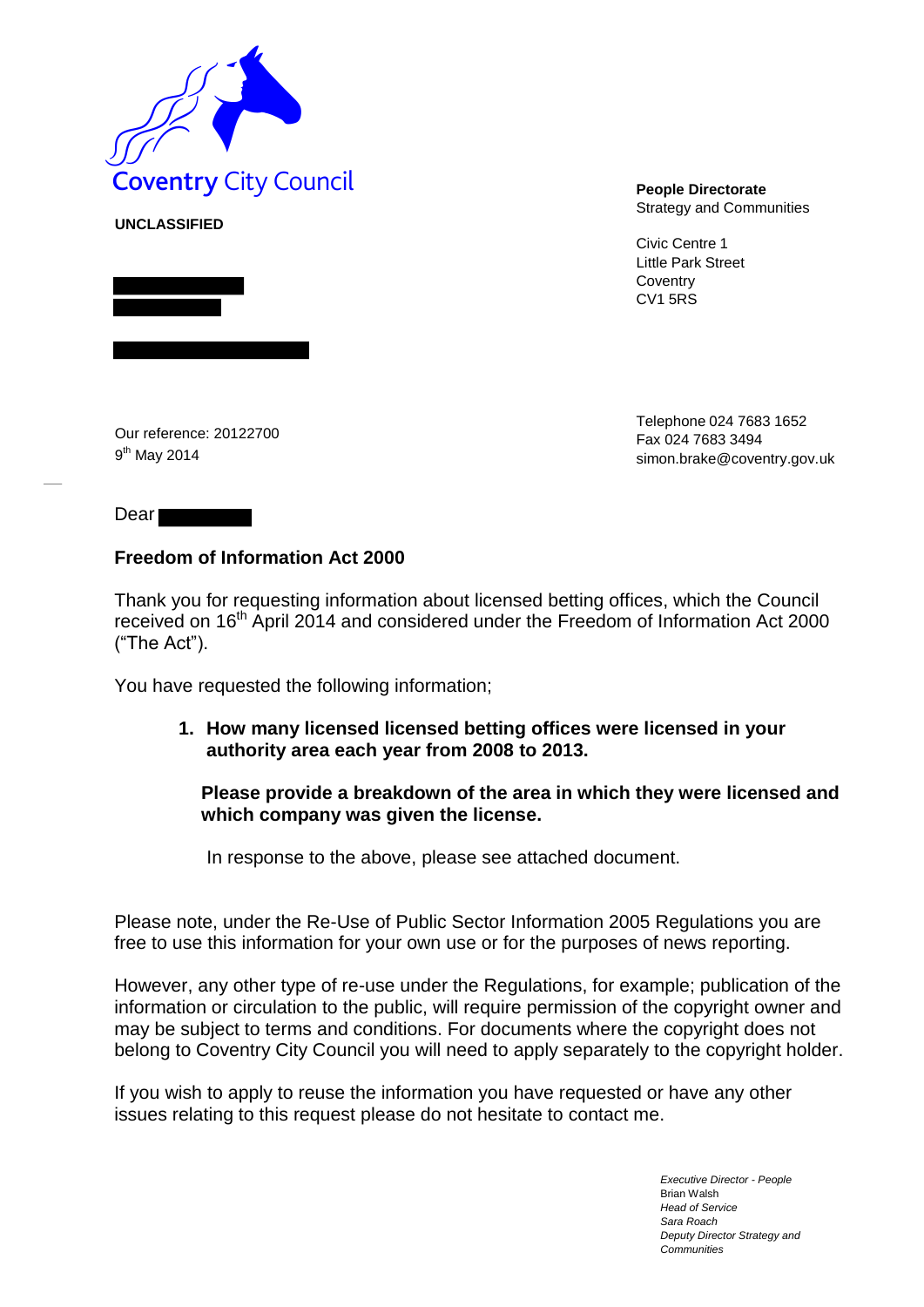If you are unhappy with the outcome or handling of your request you should write to us within 40 working days of the date of this letter:

Council House, Room 21a Lower Ground Floor Earl Street, Coventry. CV1 5RR [infogov@coventry.gov.uk](mailto:infogov@coventry.gov.uk)

If you have done the above but are still dissatisfied, The Information Commissioner can be contacted at:

Information Commissioner's Office Wycliffe House Water Lane Wilmslow **Cheshire** SK9 5AF

Yours sincerely

Simon Brake **Assistant Director, Communities and Health**